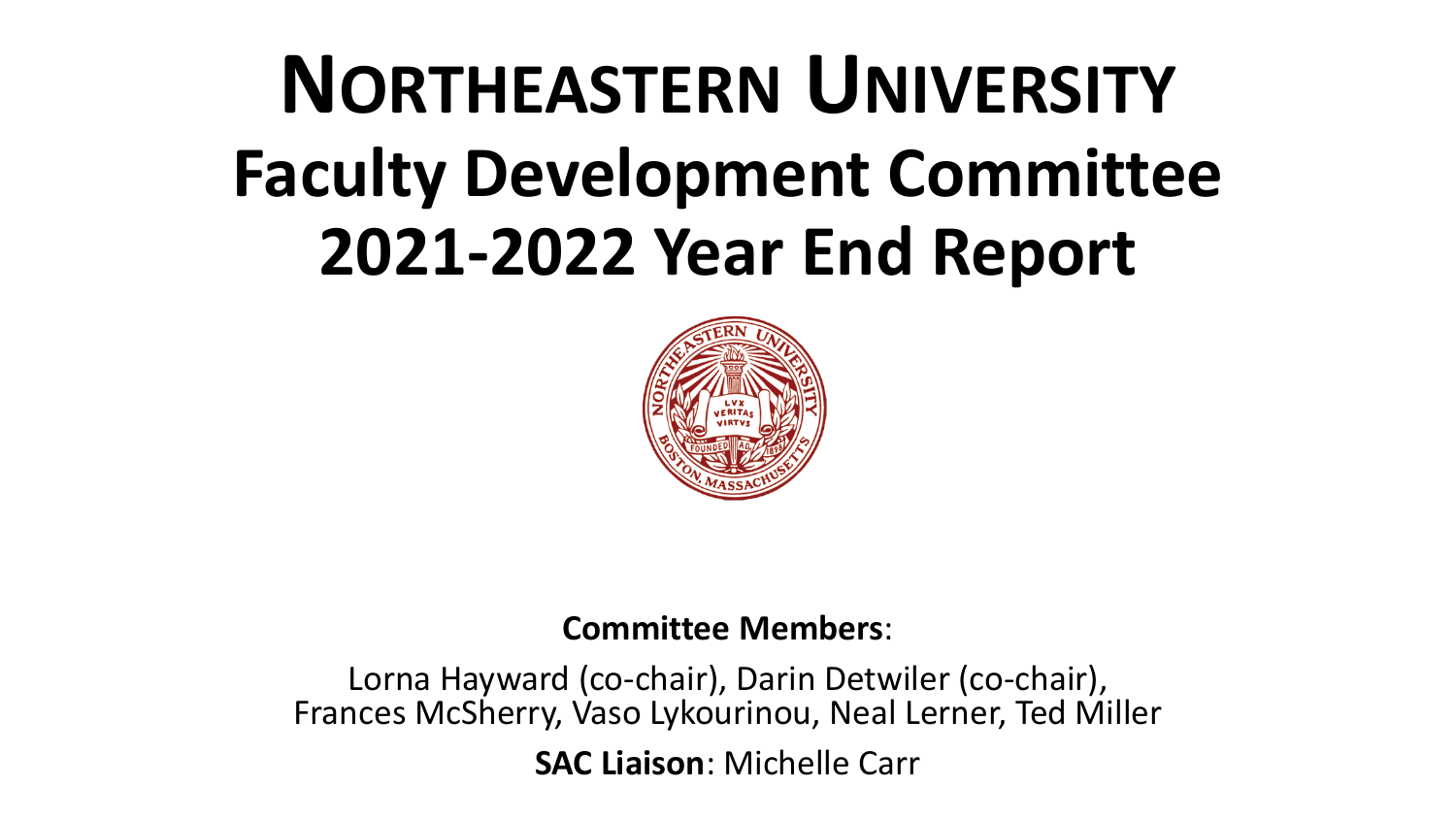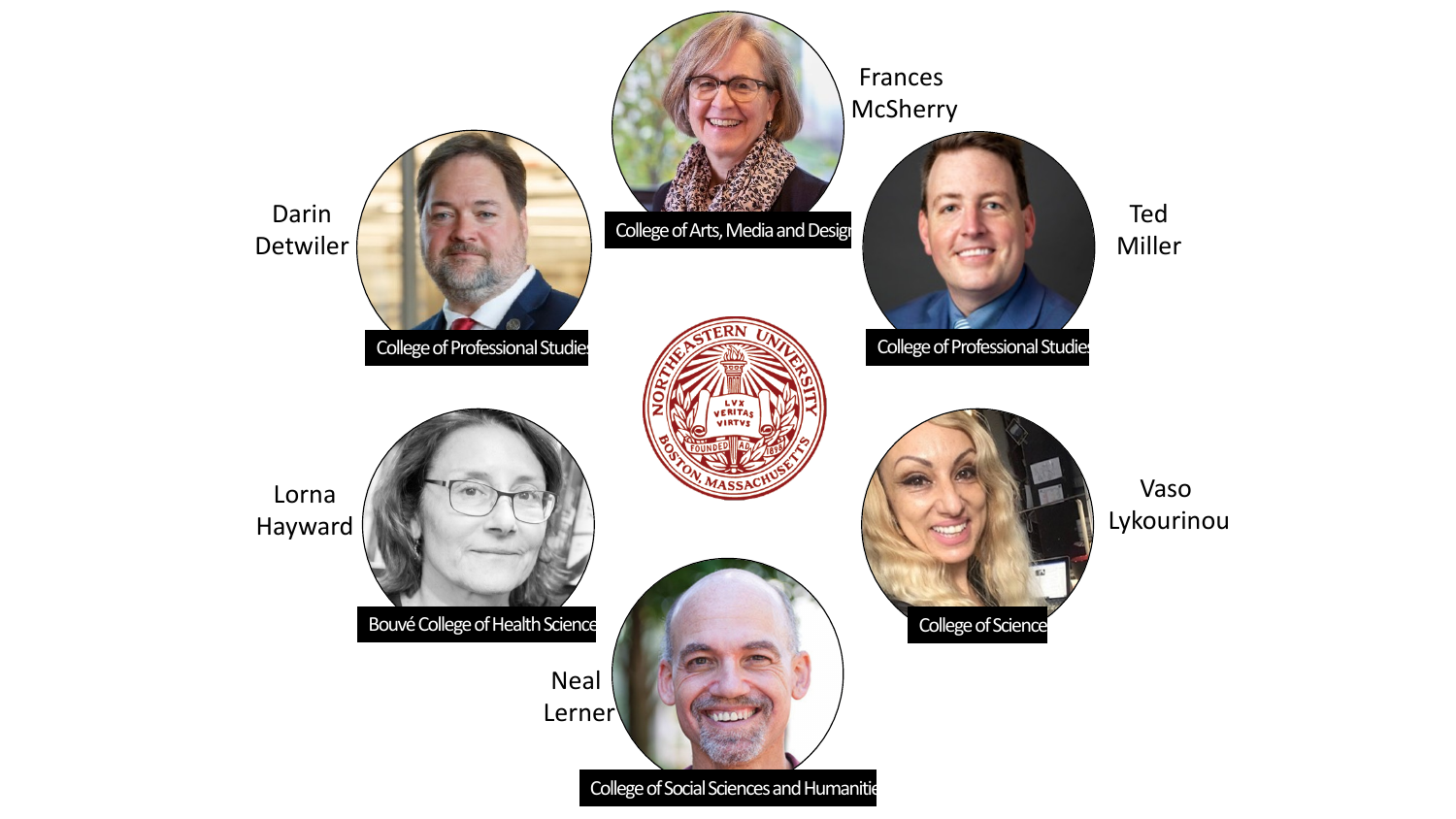

**[Overview](#page-8-0)** N

### **Overview**

The committee worked on seven charges, but this present

#1. Global Experience Office Faculty Advisory Board (GEFA #2. Global Experience Office (GEO) (No resolution at this time) #3. Impact of COVID on tenure / promotion (Provost Office policy already in-place, thus *no fu* #4. Review promotion criteria for FTNTTF across all college standardization *(Report by FTNTT Faculty Committee)*  #5. COVID Review Remote work strategy (*Already reported*) #6. Evaluate what student evaluations of teaching are beir University *(Report by APC Committee)*  #7. Evaluate mentorship structures across colleges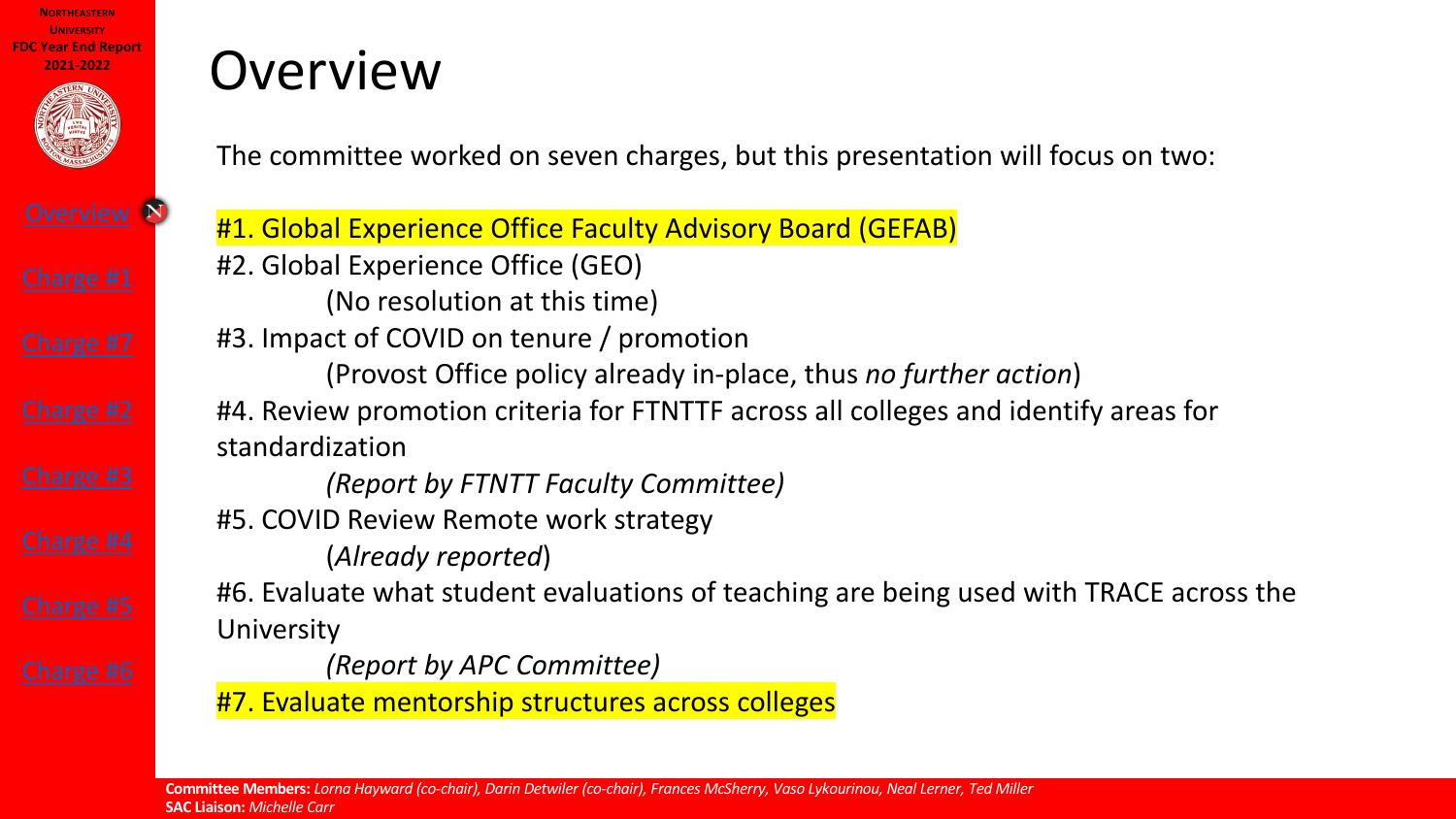



# FDC Charge #1:

*In collaboration with the Dial evaluate GEO policies and procedure make recommendations for implementation* and *communica* 

### **Methodology:**

- Met with members of the GEO Faculty Advisory Board (GEFAB) status of the committee and to evaluate its effectiveness
- Conducted interviews with several DOC faculty leaders for fee challenges while organizing DOC programs for Summer 2022

### **Resolution:**

**WHEREAS** the GEO Faculty Advisory Board (GEFAB) was establish and the Provost to act (in part) as a conduit between GEO and faculty members with DOC and/or global learning experience and representative from Faculty Senate.

**BE IT RESOLVED** that a Faculty Senate liaison be appointed to GE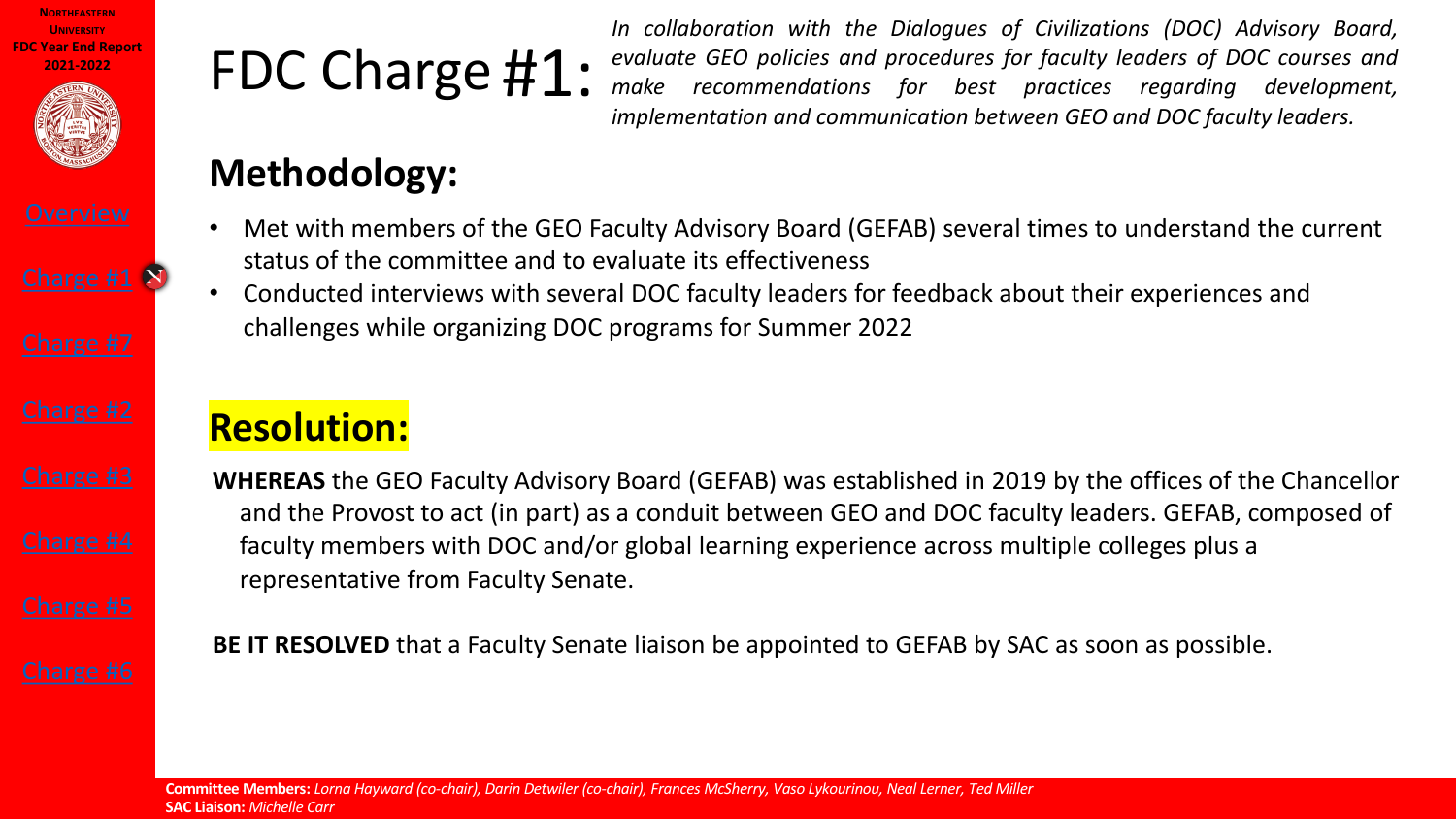







Charge #7<sup>N</sup>

## FDC Charge #7:

*Evaluate mentorship structures across colleges and make recommendations regarding university wide mentoring mentoring mentoring mentoring ...* 

*identification of multiple men networks.*

### **Methodology:**

- Queried NU's ADVANCE Office to get an idea of mentor
- Queried each college's Associate Dean for Faculty (or equivalent) mentoring activities by college.

#### **Recommendations:**

- Support the ADVANCE office in playing a more active ro college-level mentoring efforts, given their expertise on
- Support college's Associate Deans in developing more nontenure-track faculty (with a more structured planning a
- Highlight Khoury College's mentoring efforts as a mode it comes to attention to both tenure-stream and non-te
- Charge Next year's FDC with collecting data through un

#### **Resolution:**

BE IT RESOLVED that the Provost Office through ADVANCE assessing, and supporting mentoring efforts in the college colleges.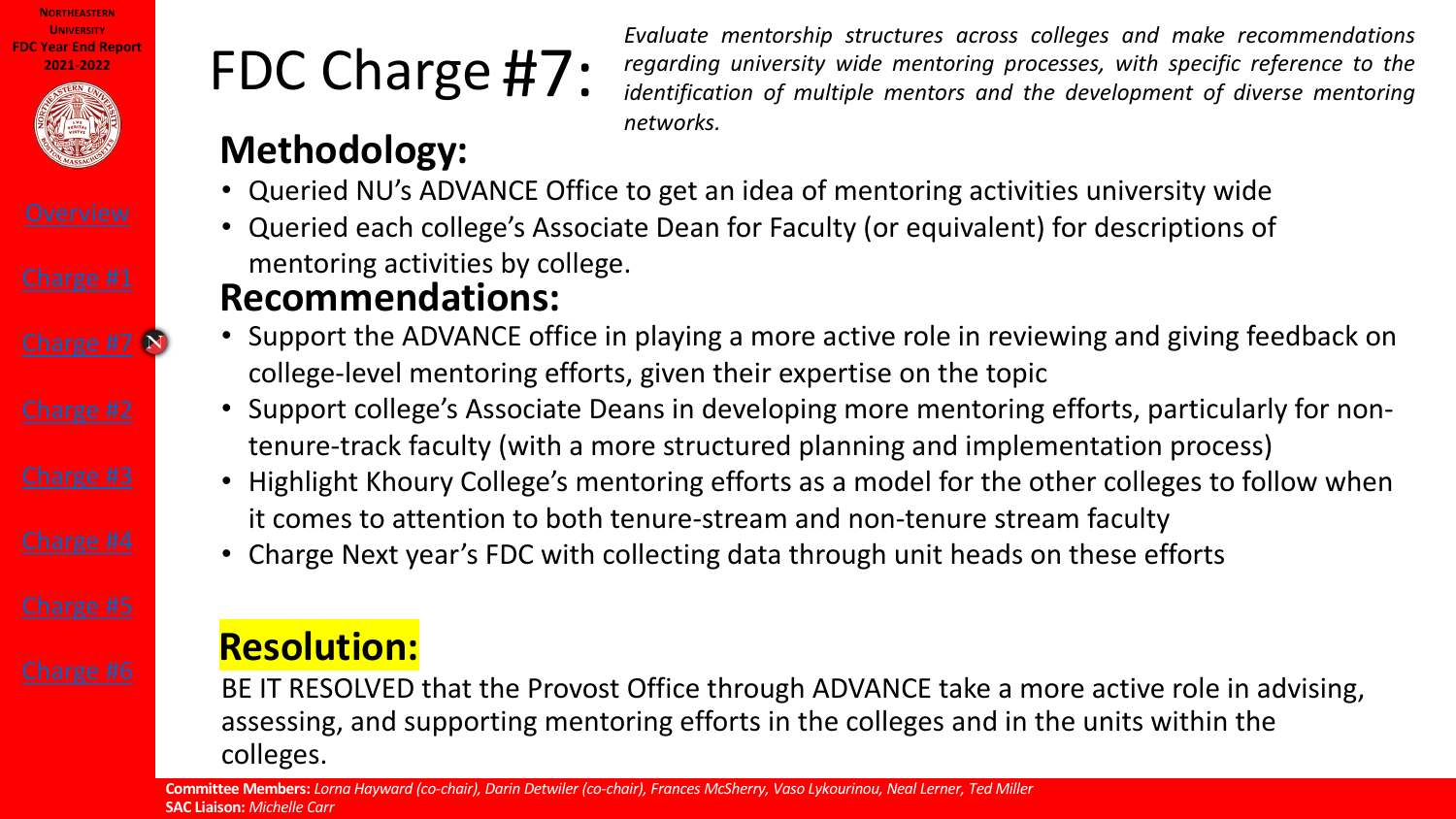





## FDC Charge #2:

<span id="page-5-0"></span>*Evaluate GEO's progress on development year plan that supports the addresses the concerns raised in regular surveys of faculty and students.*

#### **Methodology:**

- Reviewed the 2018-2019 FDC Report on GEO policies and pro
- Anticipate that more recommendations will be added to this Leader Survey are published

#### **Recommendations:**

Given that the 2018-19 FDC issues a report on GEO policies and processed duplicate that effort, we forward (below) the recommendations or year's FDC investigate whether or not the following recommendations  $\alpha$ 

- 1) Developing a sustainable and strategic multi-year plan that considers documented trends in DOC programs in the fields and regions with increasing student demand
- 2) Sharing past student demand for DOC programs with faculty considering development of ne
- 3) Investing in staff retention and better planning of staff allocation across multiple programs,
- 4) Examining ways to reduce excessive number of hours that DOC faculty leaders currently have
- 5) Conducting a thorough assessment of the compensation module for DOC-related administration of the computation equal and fair pay for all faculty- including the Program Leader Stipend
- 6) Developing an enhanced faculty mentorship program to foster relationships between seasore
- 7) Continuing to work with colleges to accelerate Phase 2 approval process, to enable earlier D
- 8) Maintaining the priority application deadline
- 9) Allowing faculty leaders to choose between group and individual international flights for stu
- 10) Improving effectiveness and appropriateness of student evaluations, by announcing the tim
- damaging comments made by students (similar to TRACE practice)
- 11) Developing a standardized and transparent procedure for GEO coordinators and staff visiting
- 12) Creating an "Outstanding International Teaching award" at college and university levels, to c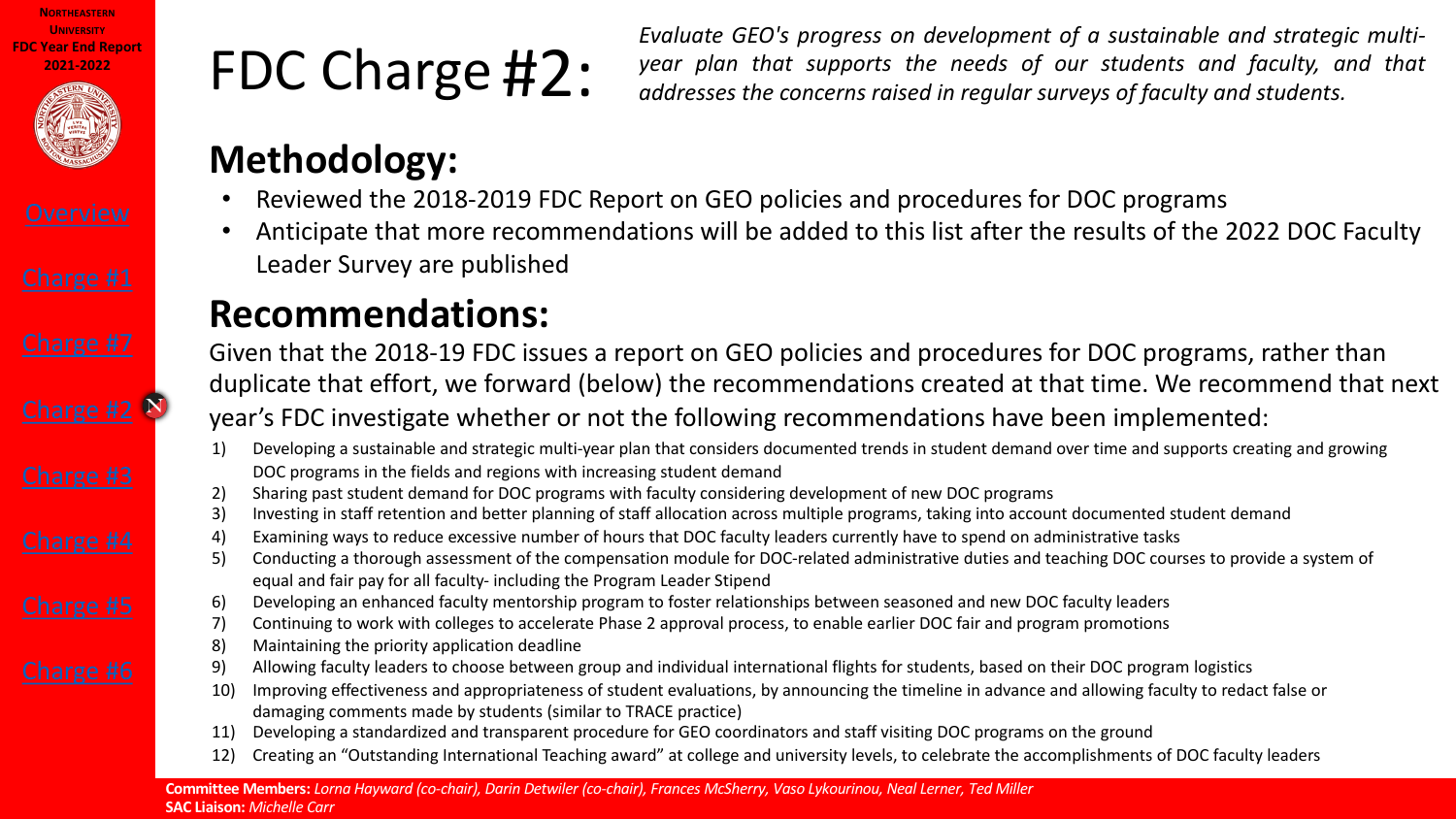



### FDC Charge #3:

*As the impact of COVID 19 pa recommendations regarding flexibility and transparency.*

### **Methodology:**

Reviewed Provost's website - specifically the policy related to tenure "In light of the coronavirus crisis and likely impact to teaching, re amended the tenure clock extension policy to be applicable to all 2020. A candidate may request to extend their tenure clock by c dossier is due (e.g., if the dossier is due October 1, 2024, the candid 1, 2024). The candidate's request, with rationale, should be sent Academic Affairs, with a copy to the candidate's unit head and d candidate will receive an approval letter to which the candidate w and agreement to the new tenure review date. All interested cand for faculty and/or unit head to discuss their plans well in advance year is granted, requests to reverse the approval back to the origin *very exceptional circumstances."*

#### **Recommendations:**

- No resolution needed. Policy in still in effect via Deb Franko. In Marc out for a 1-year delay for people on the tenure clock
- Based on the persistent pandemic, the option to delay or extend a te
- Attention paid to funding delays, potential decrease in lab-based res archives, family concerns, or immunocompromised, travel restrictior productivity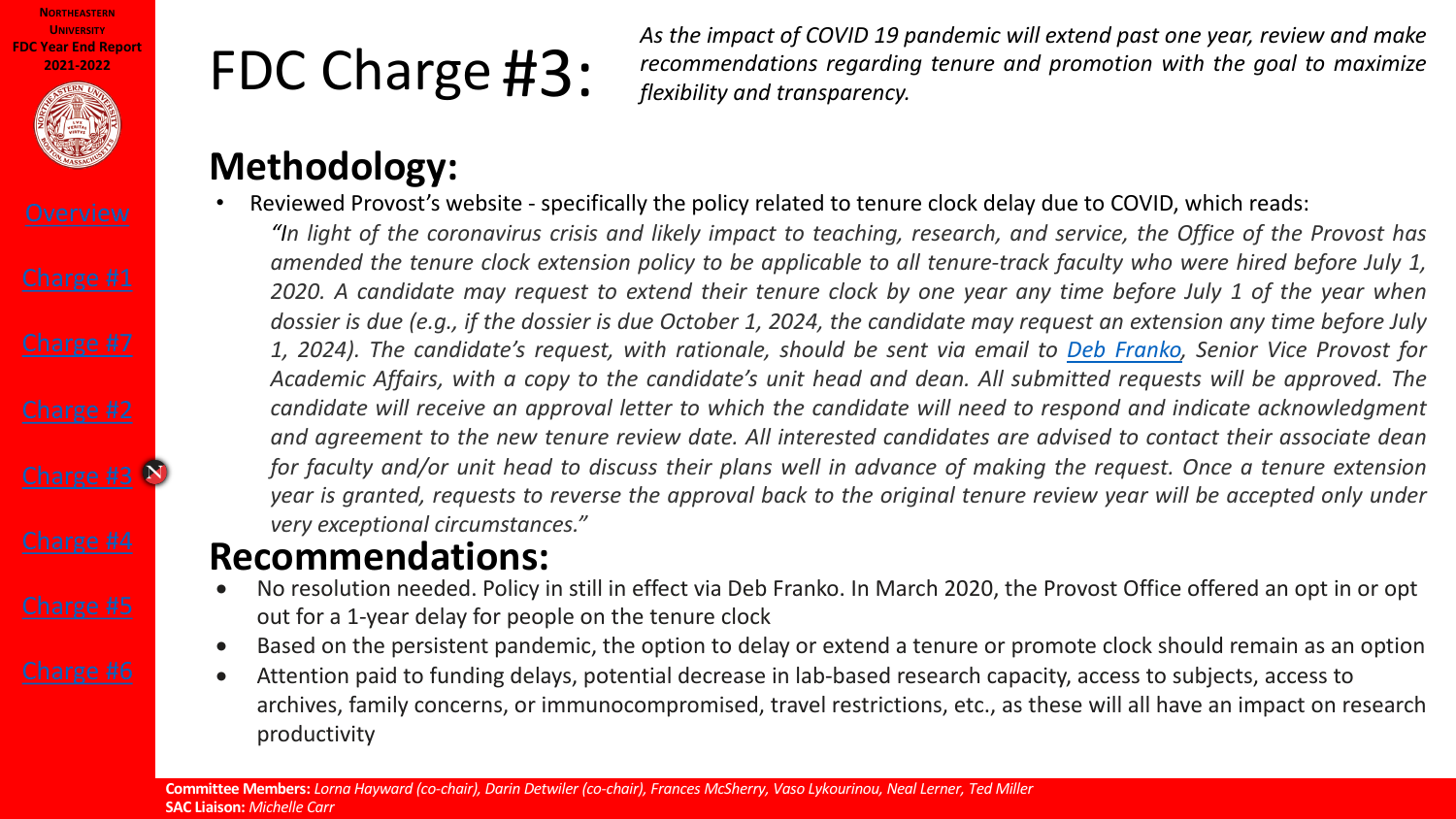

Charge #4

## FDC Charge #4:

*In collaboration with the F FTNTTF across all colleges and identify areas for standardization (i.e., evaluation of teaching) following combined* with the FTNTT Cor

### **Methodology:**

- Reviewed the promotion documents from colleges at Northeastern U
- Engaged in extensive communication about the documents with the F
- Noted that:
	- There is a wide range in expectations for promotion for FTNTT fa
	- Given the inherent differences in practice across disciplines, it m standardize such expectations.
	- While teaching performance is an important factor for FTNTT factor. also be difficult
		- There is empirical evidence that teaching evaluations are biased.
	- Some colleges have specific written criteria for promotion to ead

#### **Recommendations:**

- The specific criteria for promotion to every rank of FTNTT faculty be and accessible and accessible and accessible a
- How each criterion may be achieved should be noted
- Any individual holding one of the ranks who is eligible or becoming eligible or promotion shall be not promotion shall be not promotion shall be not promotion shall be not an amount of candidacy shall and shall and shall b for promotion by their immediate Dean
- The Provost, faculty directors, and other parties shall be involved in ensuring access to available criteria and procedure criteria and procedure criteria and procedure criteria and procedure criteria and procedure and pro including but not limited to the material on the Provost Website, and transparent, and available to eligible faculty

#### **Report by FTNTT Faculty Committee**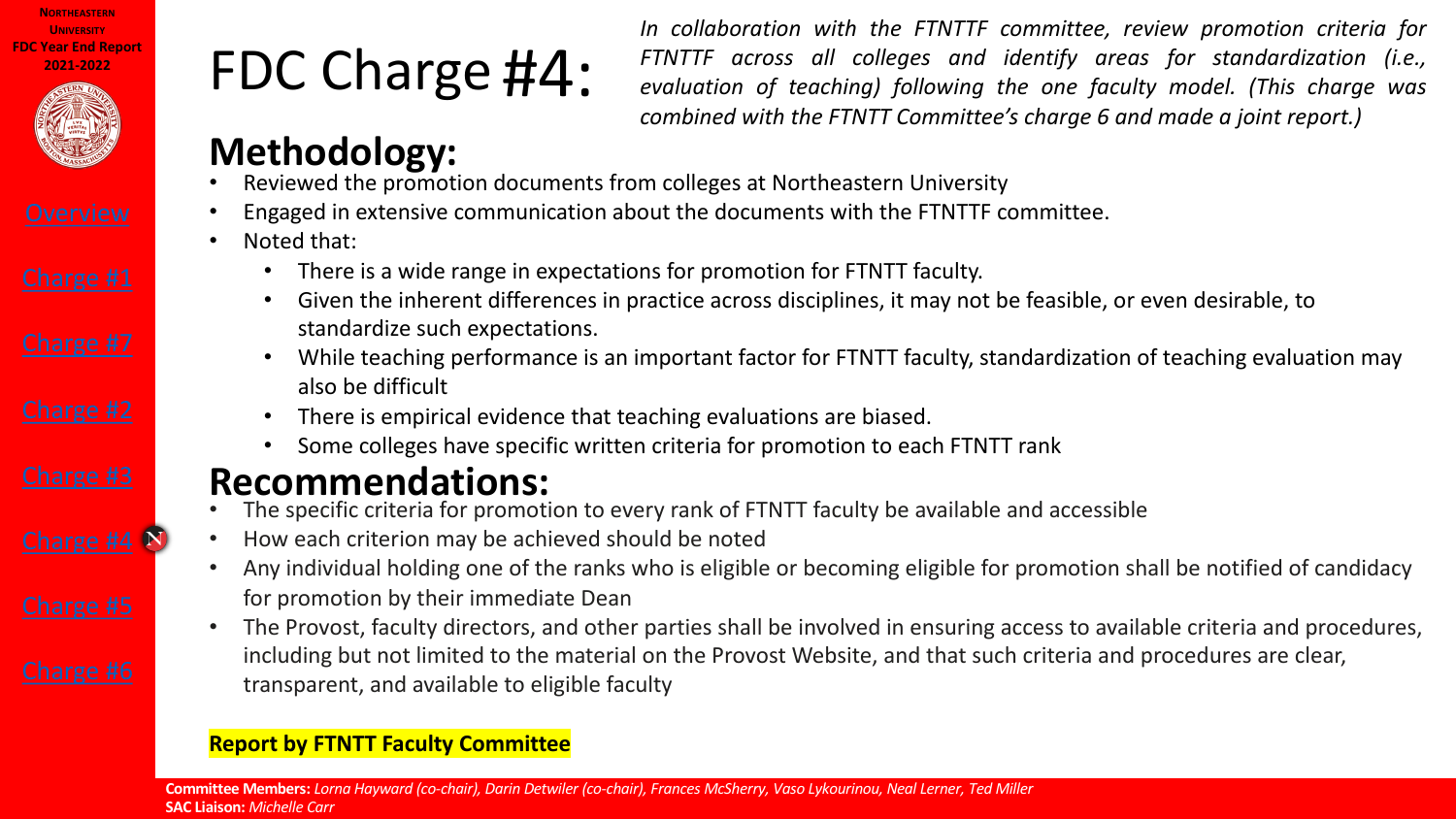| <b>NORTHFASTERN</b>        |
|----------------------------|
| UNIVERSITY                 |
| <b>FDC Year End Report</b> |
| 2021-2022                  |



Charge #5<sup>p</sup>

## FDC Charge #5:

<span id="page-8-0"></span>*Review Remote work strated make recommendations reg options for the future.*

#### **Methodology:**

- Examined the 2020-21 FDC Faculty Survey Results (faculty component
- Noted that:
	- NU Flex hybrid teaching is different from remote (extra workload, technologie simultaneously.)
	- The remote policy was temporary and changed three times since Ma
	- Prior to the Fall 2021 term, there was no announcement regarding the submission of remote work remote work remo faculty.
	- Faculty were encouraged to return to campus indicating there was no
	- NU global and mobility aspirations are not reflected in the policy as our

• Future policy needs to be flexible due to the changing nature of our structure of our students. **Recommended in the student set of the changing nature of our structure of society. COMINIGION OND-19 pandemic, and should be based on transparency** 

| <b>Teaching Colleges/Degree Programs</b><br><b>Research and Scholarship</b>                                                                                                                                                                                                                                                                                                                                                                                                                                                                                                                                                                          |  |
|------------------------------------------------------------------------------------------------------------------------------------------------------------------------------------------------------------------------------------------------------------------------------------------------------------------------------------------------------------------------------------------------------------------------------------------------------------------------------------------------------------------------------------------------------------------------------------------------------------------------------------------------------|--|
|                                                                                                                                                                                                                                                                                                                                                                                                                                                                                                                                                                                                                                                      |  |
| Specify Faculty Certifications / Training<br>• Allow flexibility in faculty handlin<br>Specify metrics to determine appropriate<br>research duties with regular reme<br>• Tenure clock considerations shou<br>course modality<br>Provide guidance on workload<br>continue due to persistent COVID<br>expectations<br>pandemic<br>Provide guidance for experiential<br>Increased NURes infrastructure to<br>support cross disciplinary mentor<br>learning<br>Decentralize process for more flexibility<br>networking, grant submissions, a<br>Address needs for policy adaptation for<br>award<br>$\bullet$<br>remote instruction on snow days or for |  |